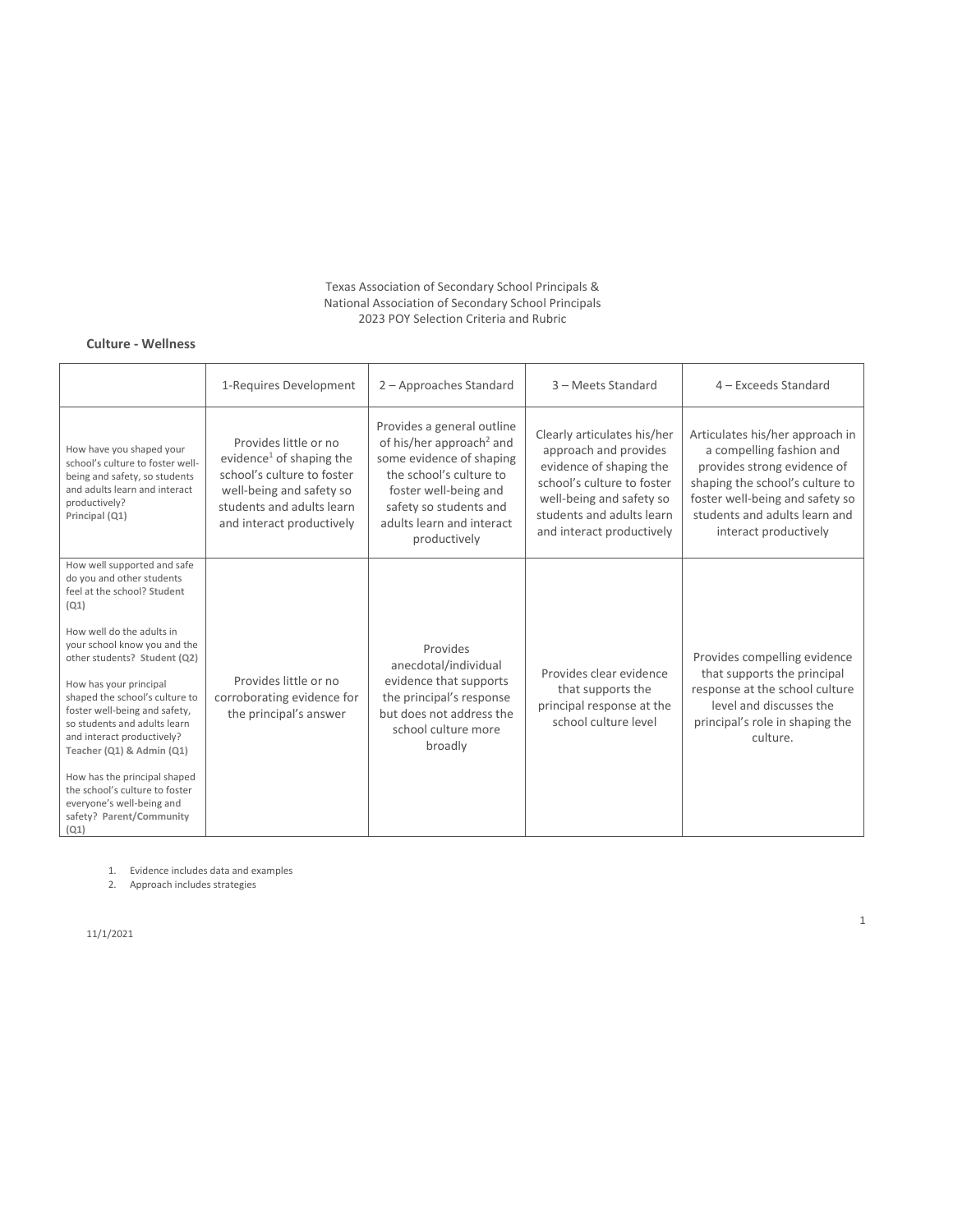# **Culture - Equity**

|                                                                                                                                                                                                                                                                                                                                                                                                                                                                                                                                    | 1-Requires Development                                                                                                                                              | 2 - Approaches Standard                                                                                                                                                                                                   | 3 - Meets Standard                                                                                                                                                                                                                     | 4 - Exceeds Standard                                                                                                                                                                                                                                        |
|------------------------------------------------------------------------------------------------------------------------------------------------------------------------------------------------------------------------------------------------------------------------------------------------------------------------------------------------------------------------------------------------------------------------------------------------------------------------------------------------------------------------------------|---------------------------------------------------------------------------------------------------------------------------------------------------------------------|---------------------------------------------------------------------------------------------------------------------------------------------------------------------------------------------------------------------------|----------------------------------------------------------------------------------------------------------------------------------------------------------------------------------------------------------------------------------------|-------------------------------------------------------------------------------------------------------------------------------------------------------------------------------------------------------------------------------------------------------------|
| How have you promoted<br>equity so that each person is<br>known and valued, and<br>receives the individualized.<br>high-quality education to<br>succeed? Principal (Q2)                                                                                                                                                                                                                                                                                                                                                            | Provides little or no<br>evidence <sup>1</sup> of promoting<br>equity, knowing each<br>person, or individualizing<br>education to promote each<br>person's success. | Provides a general outline<br>of his/her approach <sup>2</sup> and<br>some evidence of<br>promoting equity,<br>knowing each person, or<br>individualizing education<br>to promote each person's<br>success.               | Clearly articulates his/her<br>approach and provides<br>evidence of promoting a<br>culture of equity, where<br>each person is known and<br>valued, and receives<br>individualized education<br>that promotes each<br>person's success. | Articulates his/her approach in<br>a compelling fashion and<br>provides strong evidence of<br>leading a culture of equity,<br>where each person is known<br>and valued, and receives<br>individualized education that<br>promotes each person's<br>success. |
| How well does the school<br>provide you and other<br>students with the support<br>and choices you need to<br>succeed academically?<br>Student (Q3)<br>How has your principal<br>promoted equity so that each<br>person is known and valued,<br>and receives the<br>individualized, high-quality<br>education to succeed?<br>Teacher (Q2)<br>How has the principal<br>promoted equity so that each<br>person is known, valued and<br>receives the individualized,<br>high-quality education to<br>succeed? Parent/Community<br>(Q2) | Provides little or no<br>corroborating evidence for<br>the principal's answer                                                                                       | Provides<br>anecdotal/individual<br>evidence that supports<br>the principal's response,<br>and shows that the<br>principal as an individual<br>promotes equity but does<br>not address the school<br>culture more broadly | Provides clear evidence<br>that supports the<br>principal response and<br>promotes a school culture<br>of equity level                                                                                                                 | Provides compelling evidence<br>that supports the principal<br>response and discusses how<br>principal leads the school and<br>shapes its culture to ensure<br>equity.                                                                                      |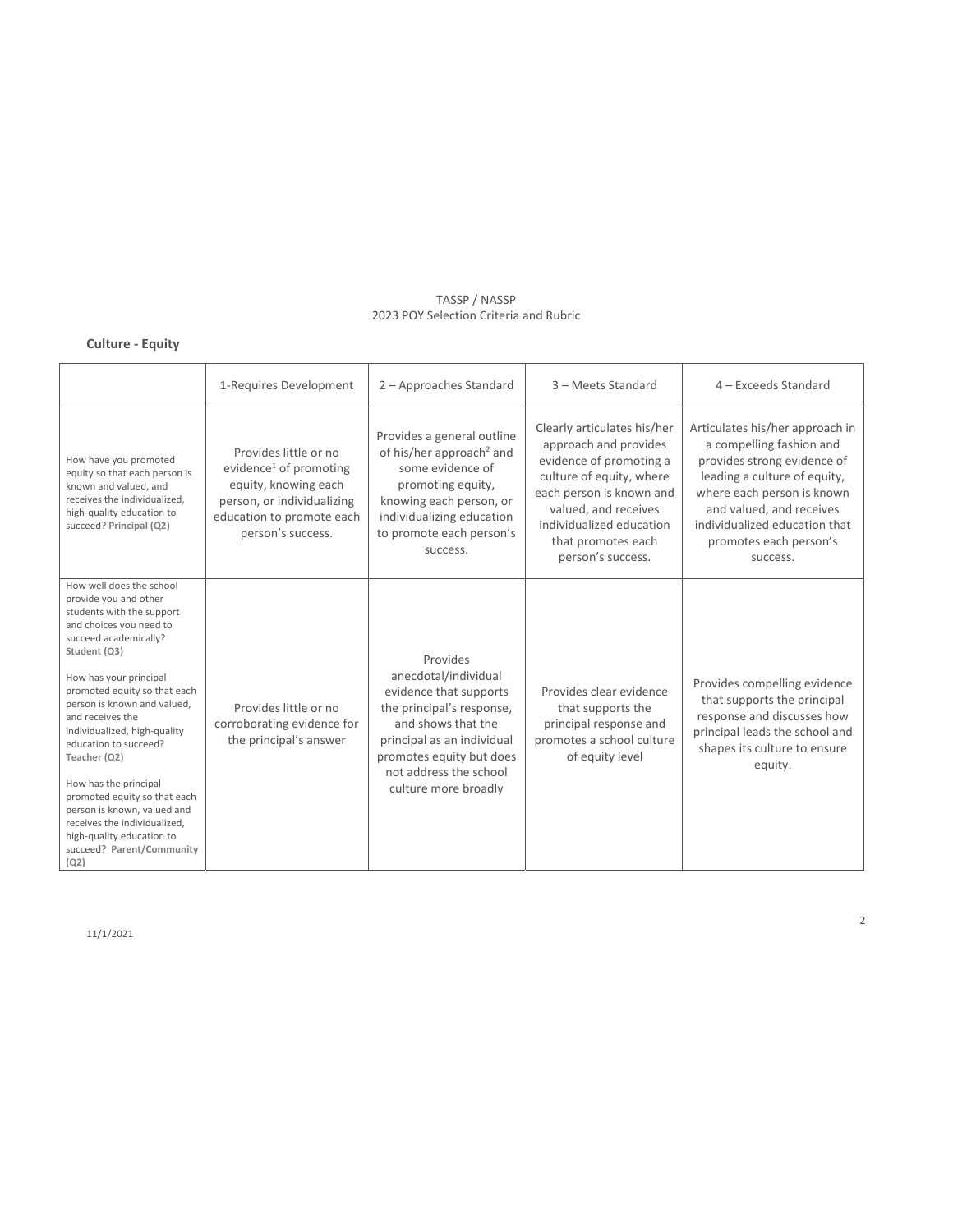### **Culture – Student-centeredness**

|                                                                                                                                                                                                                                                                                                          | Requires Development<br>$1 -$                                                                                           | 2 - Approaches Standard                                                                                                                                                                                                  | 3 - Meets Standard                                                                                                                                                                                | 4 - Exceeds Standard                                                                                                                                                                                        |
|----------------------------------------------------------------------------------------------------------------------------------------------------------------------------------------------------------------------------------------------------------------------------------------------------------|-------------------------------------------------------------------------------------------------------------------------|--------------------------------------------------------------------------------------------------------------------------------------------------------------------------------------------------------------------------|---------------------------------------------------------------------------------------------------------------------------------------------------------------------------------------------------|-------------------------------------------------------------------------------------------------------------------------------------------------------------------------------------------------------------|
| How have you embedded the<br>needs of each student as a<br>guiding value to inform<br>organizational decision-<br>making? Principal (Q3)                                                                                                                                                                 | Provides little or no<br>evidence of using student<br>needs as a guiding value to<br>inform organizational<br>decisions | Provides a general outline<br>of his/her approach and<br>some evidence of using<br>student needs as a guiding<br>value to inform<br>organizational decisions                                                             | Clearly articulates his/her<br>approach and provides<br>evidence of using each<br>student's needs as a<br>guiding value to inform<br>organizational decisions                                     | Articulates his/her approach in<br>a compelling fashion and<br>provides strong evidence of<br>using each student's needs as a<br>guiding value to inform<br>organizational decisions                        |
| How well is the principal<br>guided by the needs of each<br>student in making decisions<br>about the learning<br>community?<br>Parent/Community (Q3)<br>How has this principal<br>embedded the needs of each<br>student as a guiding value to<br>inform organizational<br>decision-making? Admin<br>(Q2) | Provides little or no<br>corroborating evidence for<br>the principal's answer                                           | Provides anecdotal<br>evidence that supports<br>the principal's response<br>but does not address how<br>the principal incorporates<br>student-centeredness as<br>a guiding value when<br>making school-wide<br>decisions | Provides clear evidence<br>that supports the<br>principal response and<br>shows how principal<br>incorporates student-<br>centeredness as a guiding<br>value when making<br>school-wide decisions | Provides compelling evidence<br>that supports the principal<br>response and shows how the<br>principal consistently<br>incorporates student-<br>centeredness as a guiding<br>value in school-wide decisions |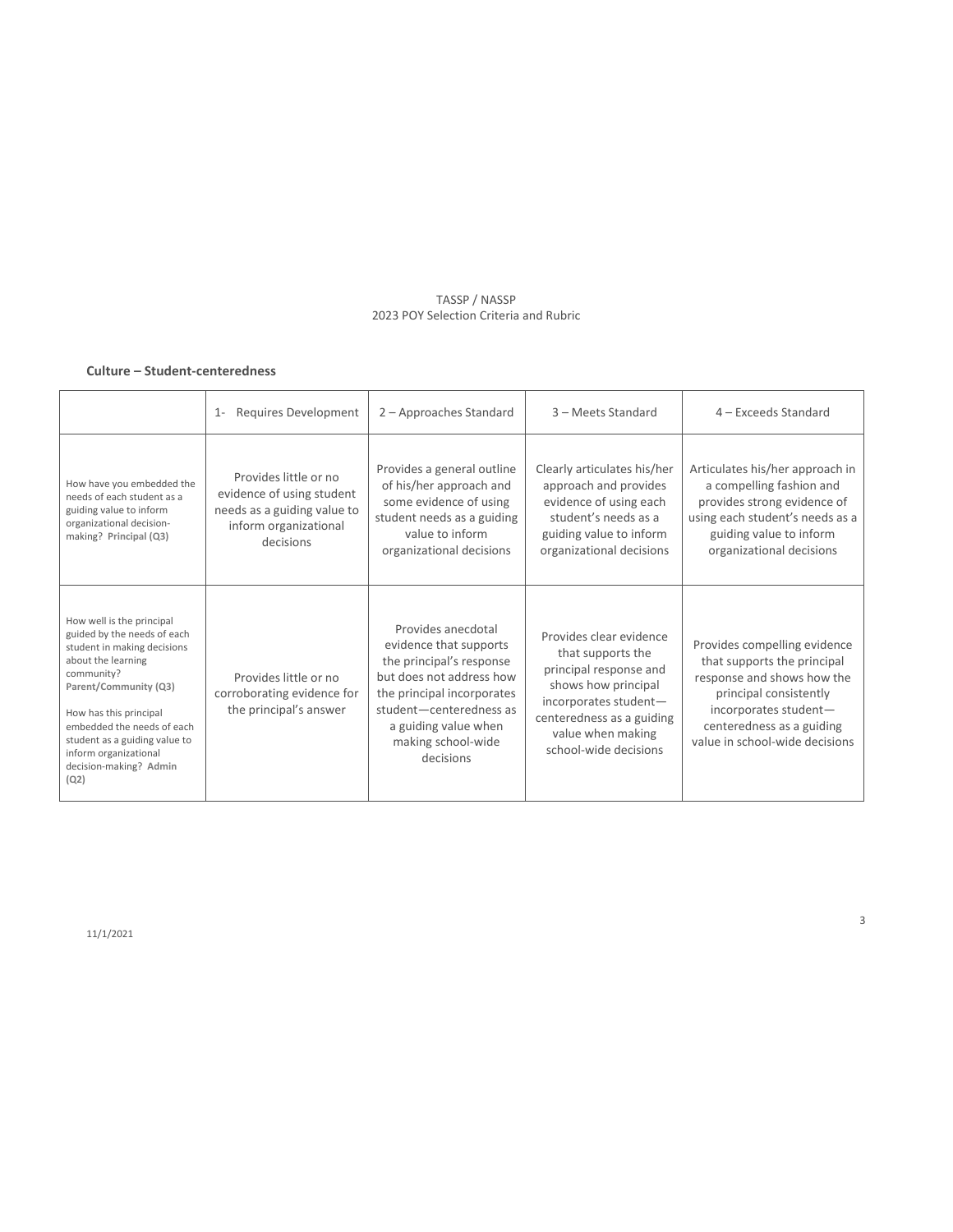### **Learning – Results-orientation**

|                                                                                                                                                                                                                                                                                                                                                                                                                                                                                                                                                                                                                                                                               | 1-Requires Development                                                                                                                                                     | 2 - Approaches Standard                                                                                                                                                                                                    | 3 - Meets Standard                                                                                                                                                                                                     | 4 - Exceeds Standard                                                                                                                                                                                                                                                 |
|-------------------------------------------------------------------------------------------------------------------------------------------------------------------------------------------------------------------------------------------------------------------------------------------------------------------------------------------------------------------------------------------------------------------------------------------------------------------------------------------------------------------------------------------------------------------------------------------------------------------------------------------------------------------------------|----------------------------------------------------------------------------------------------------------------------------------------------------------------------------|----------------------------------------------------------------------------------------------------------------------------------------------------------------------------------------------------------------------------|------------------------------------------------------------------------------------------------------------------------------------------------------------------------------------------------------------------------|----------------------------------------------------------------------------------------------------------------------------------------------------------------------------------------------------------------------------------------------------------------------|
| How have you lead learning in<br>your school so that each learner,<br>student and adult, will succeed in<br>a globally competitive society?<br>Principal (Q4)                                                                                                                                                                                                                                                                                                                                                                                                                                                                                                                 | Provides little or no<br>evidence of leading<br>learning in the school so<br>that each learner,<br>student and adult, will<br>succeed in a globally<br>competitive society | Provides a general outline<br>of his/her role or<br>approach and some<br>evidence of leading<br>learning in the school so<br>that each learner, student<br>and adult, will succeed in<br>a globally competitive<br>society | Clearly articulates his/her<br>role and approach, and<br>provides evidence of<br>leading learning in the<br>school so that each<br>learner, student and<br>adult, will succeed in a<br>globally competitive<br>society | Articulates his/her role and<br>approach in a compelling<br>fashion and provides strong<br>evidence with persuasive<br>results of leading learning in<br>the school so that each<br>learner, student and adult, will<br>succeed in a globally<br>competitive society |
| How well does the school provide<br>you and other students with the<br>support and choices you need to<br>succeed academically? Student<br>(Q3)<br>How has your principal lead the<br>learning in your school so that<br>each learner, student and adult,<br>will succeed in a globally<br>competitive society? Teacher<br>(Q3)<br>How has this principal embedded<br>the needs of his/her students as a<br>guiding value to inform<br>organizational decision-making?<br>Parent/Community (Q4)<br>How has this principal lead the<br>learning in his/her school so that<br>each learner, student and adult,<br>will succeed in a globally<br>competitive society? Admin (Q3) | Provides little or no<br>corroborating evidence<br>for the principal's answer                                                                                              | Provides anecdotal<br>evidence that supports<br>the principal's response<br>but does not address the<br>principal role or approach<br>in leading learning in the<br>school                                                 | Provides clear evidence<br>that supports the<br>principal response and<br>discusses the principal<br>role and approach in<br>leading learning in the<br>school                                                         | Provides compelling evidence<br>that have strong results that<br>supports the principal<br>response and articulates the<br>principal role and approach in<br>leading learning in the school                                                                          |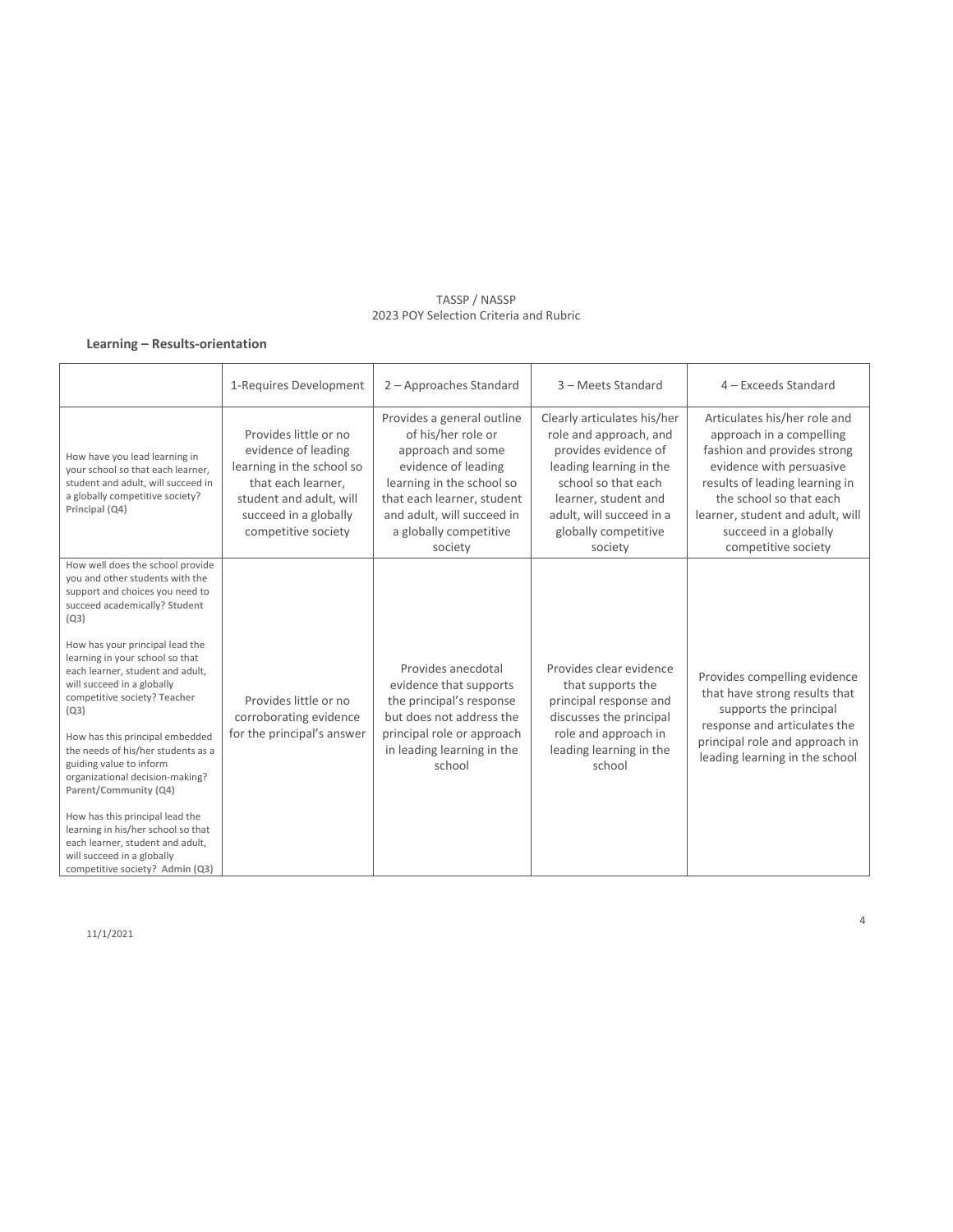# **Learning – Collaborative leadership**

|                                                                                                                                                                                                                                                                                                                                                                                                                                                                                    | 1- Requires Development                                                                                                                                     | 2 - Approaches Standard                                                                                                                                                                                       | 3 - Meets Standard                                                                                                                                                                         | 4 - Exceeds Standard                                                                                                                                                                                              |
|------------------------------------------------------------------------------------------------------------------------------------------------------------------------------------------------------------------------------------------------------------------------------------------------------------------------------------------------------------------------------------------------------------------------------------------------------------------------------------|-------------------------------------------------------------------------------------------------------------------------------------------------------------|---------------------------------------------------------------------------------------------------------------------------------------------------------------------------------------------------------------|--------------------------------------------------------------------------------------------------------------------------------------------------------------------------------------------|-------------------------------------------------------------------------------------------------------------------------------------------------------------------------------------------------------------------|
| How have you empowered<br>students and adults in your<br>school community to assume<br>leadership roles to promote<br>each person's learning and<br>well-being? Principal (Q5)                                                                                                                                                                                                                                                                                                     | Provides little or no<br>evidence of empowering<br>students and adults to<br>assume leadership roles to<br>promote each person's<br>learning and well-being | Provides a general outline<br>of his/her approach and<br>some evidence of<br>empowering students and<br>adults to assume<br>leadership roles to<br>promote each person's<br>learning and well-being           | Clearly articulates his/her<br>approach and provides<br>evidence of empowering<br>students and adults to<br>assume leadership roles<br>to promote each person's<br>learning and well-being | Articulates his/her approach in<br>a compelling fashion and<br>provides strong evidence of<br>empowering students and<br>adults to assume leadership<br>roles to promote each person's<br>learning and well-being |
| What opportunities do you<br>and other students have to<br>take leadership roles at your<br>school? Student (Q4)<br>How has your principal<br>empowered students and<br>adults to assume leadership<br>roles that promote each<br>person's learning and well-<br>being? Teacher (Q4)<br>How has this principal<br>empowered students and<br>adults in his/her school<br>community to assume<br>leadership roles to promote<br>each person's learning and<br>well-being? Admin (Q4) | Provides little or no<br>corroborating evidence for<br>the principal's answer                                                                               | Provides<br>anecdotal/individual<br>evidence that supports<br>the principal's response<br>but does not address the<br>principal's approach to<br>empower students and<br>adults to assume<br>leadership roles | Provides clear evidence<br>that supports the<br>principal response and<br>discusses the principal's<br>approach to empowering<br>students and adults to<br>assume leadership roles         | Provides compelling evidence<br>that supports the principal<br>response, and discusses the<br>reasons for, and principal's<br>approach to empowering<br>students and adults to assume<br>leadership roles         |